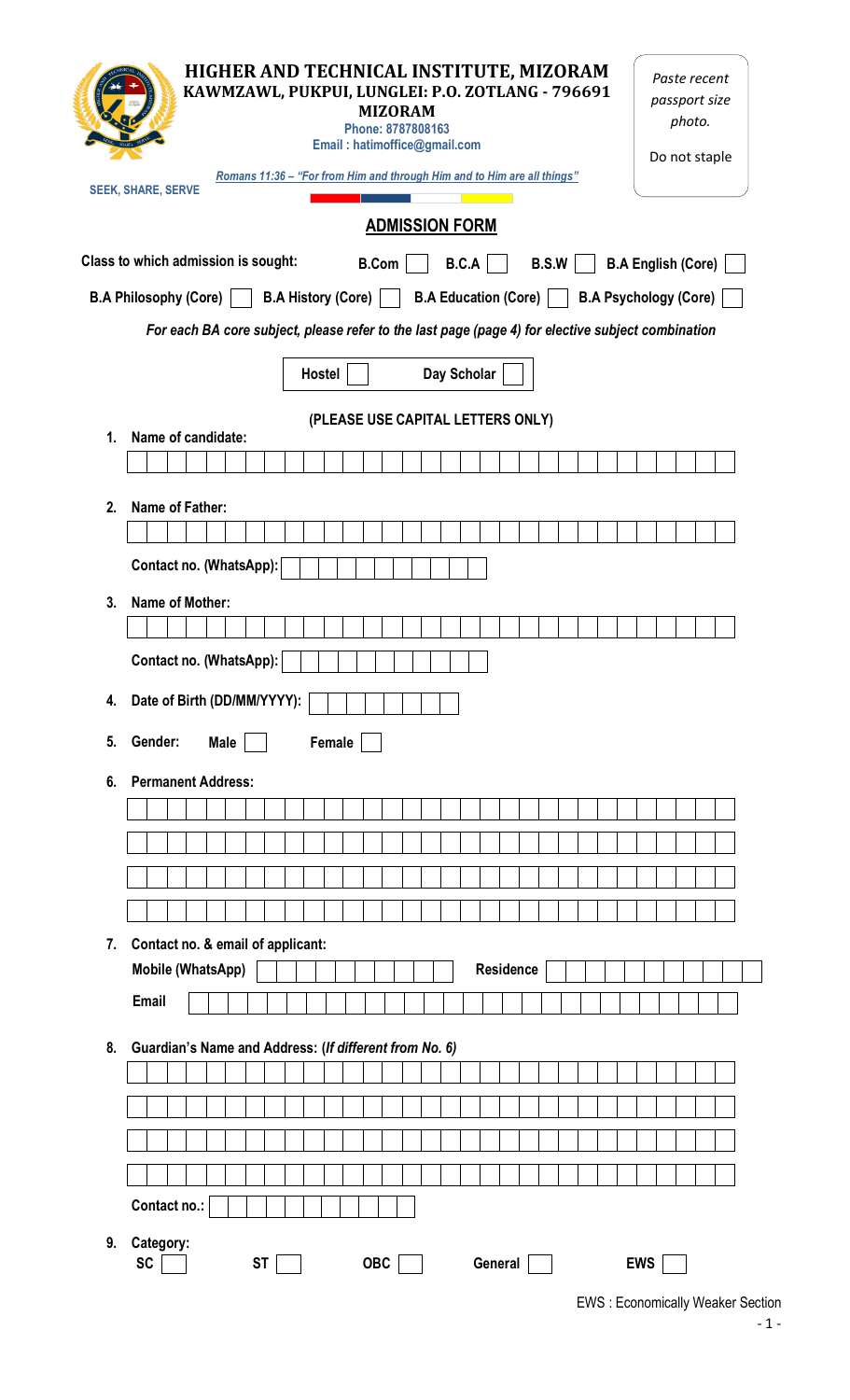| 10. Identity Proof:<br>(i)                                                  | <b>Aadhar Card:</b> |  |  |                |            |  |                  |    |  |  |  |  |
|-----------------------------------------------------------------------------|---------------------|--|--|----------------|------------|--|------------------|----|--|--|--|--|
| (ii)                                                                        | Voter ID (if any):  |  |  |                |            |  |                  |    |  |  |  |  |
| 11. Religion:                                                               |                     |  |  |                |            |  |                  |    |  |  |  |  |
| 12. Marital Status:                                                         |                     |  |  | <b>Married</b> |            |  | <b>Unmarried</b> |    |  |  |  |  |
| 13. Whether Differently-abled? If yes, please enclosed supporting document. |                     |  |  |                | <b>Yes</b> |  |                  | No |  |  |  |  |
| 14. Name of School / College last attended:                                 |                     |  |  |                |            |  |                  |    |  |  |  |  |
|                                                                             |                     |  |  |                |            |  |                  |    |  |  |  |  |
|                                                                             |                     |  |  |                |            |  |                  |    |  |  |  |  |

## **15. Details of Examination passed (HSLC and HSSLC or equivalent of both)**

| <b>Examination</b>              | <b>Board / Institution</b> | Year of<br>Passing | Percentage<br>$(\%)$ | <b>Division</b> |
|---------------------------------|----------------------------|--------------------|----------------------|-----------------|
| HSLC (Class-X) or equivalent    |                            |                    |                      |                 |
| HSSLC (Class-XII) or equivalent |                            |                    |                      |                 |
|                                 |                            |                    |                      |                 |
|                                 |                            |                    |                      |                 |

## **16. Other achievements:** *(Certificates in Sports and other co-curricular activities)*

| <b>Certificates</b> | Year | <b>Remarks (if any)</b> |
|---------------------|------|-------------------------|
|                     |      |                         |
|                     |      |                         |

#### **Signature of Candidate**

**Date : \_\_\_\_\_\_\_\_\_\_\_\_\_\_ Place : \_\_\_\_\_\_\_\_\_\_\_\_\_\_ ( \_\_\_\_\_\_\_\_\_\_\_\_\_\_\_\_\_\_\_\_\_\_\_\_\_\_\_\_\_\_\_\_\_\_\_\_\_\_\_\_ )**

#### *Important Notes:*

- *1. Please use BLACK / BLUE ball point pen only.*
- *2. Photograph should be pasted, not stapled.*
- *3. Certificates to be attached (Arrange according to Serial Number)*
	- *i) HSLC / Class X Marksheet*
	- *ii) HSLC / Class X Certificate*
	- *iii) HSSLC / Class XII Marksheet*
	- *iv) HSSLC / Class XII Certificate*
	- *v) Scheduled Tribe / Caste / OBC Certificate / EWS Certificate*
	- *vi) Other Relevant Certificates / Documents*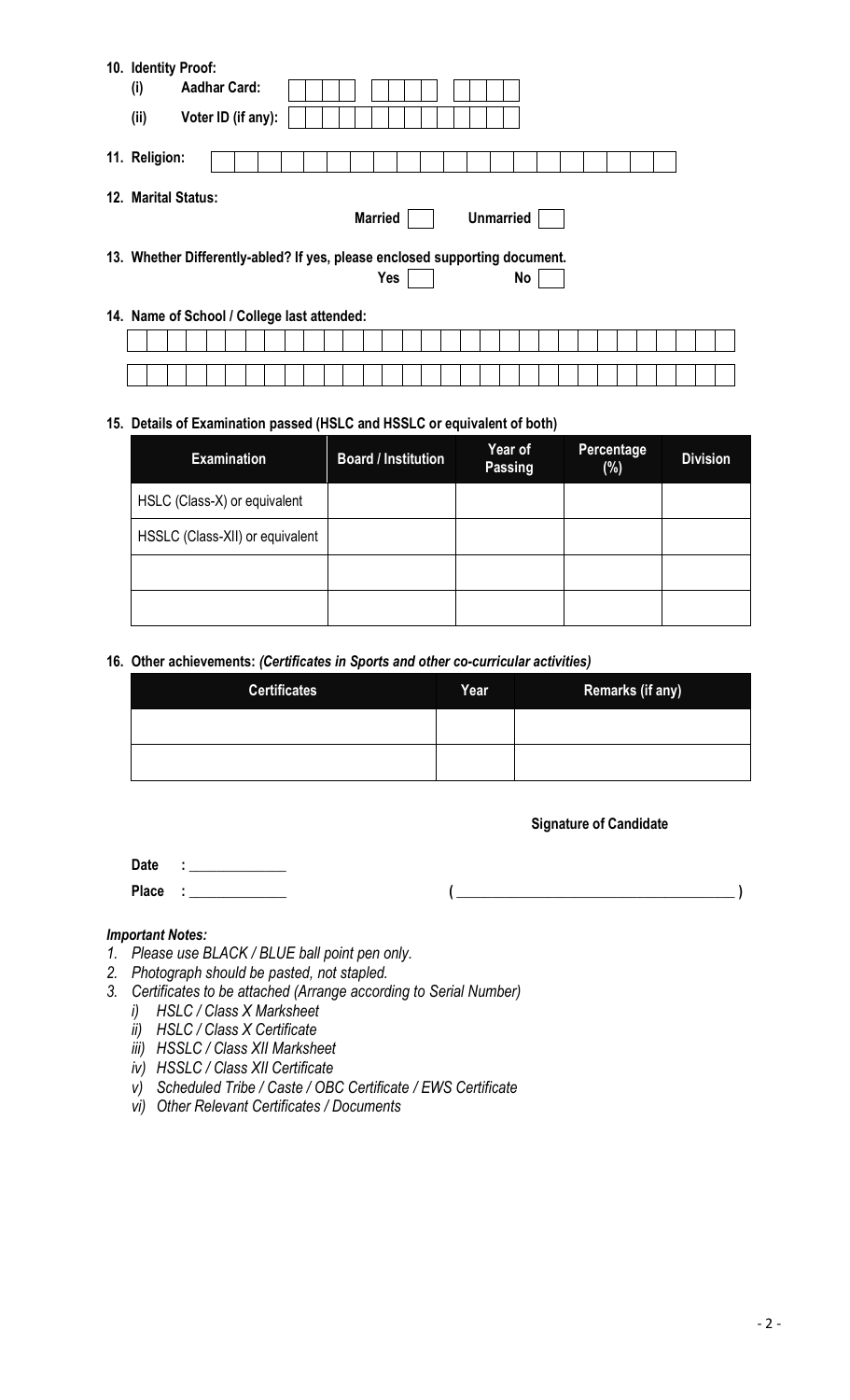# **DECLARATION OF STUDENT**

|                                                                                                                                  | B.A Philosophy (Core)     B.A History (Core)  <br>B.A Education (Core)    <br><b>B.A Psychology (Core)</b>                                                                                                                                |
|----------------------------------------------------------------------------------------------------------------------------------|-------------------------------------------------------------------------------------------------------------------------------------------------------------------------------------------------------------------------------------------|
|                                                                                                                                  |                                                                                                                                                                                                                                           |
|                                                                                                                                  | HATIM, and I am willing to admit myself as a student of Higher and Technical Institute, Mizoram. I promise to obey and                                                                                                                    |
| abide by the Rules and Regulations laid down by the authority of HATIM.                                                          |                                                                                                                                                                                                                                           |
| My particulars are given below:                                                                                                  |                                                                                                                                                                                                                                           |
| Name (in capital)<br>1.                                                                                                          | <u> 1989 - Johann Stoff, deutscher Stoff, der Stoff, der Stoff, der Stoff, der Stoff, der Stoff, der Stoff, der S</u>                                                                                                                     |
| Father's / Mother's Name<br>2.                                                                                                   |                                                                                                                                                                                                                                           |
| 3.<br><b>Permanent Address</b>                                                                                                   |                                                                                                                                                                                                                                           |
| Contact No.<br>4.                                                                                                                | <u> 1989 - Johann Barn, amerikansk politiker (d. 1989)</u>                                                                                                                                                                                |
| 5.<br>Parent's/ Guardian's Occupation                                                                                            | <u> 1989 - Johann Stein, marwolaethau a bhann an t-Amhair an t-Amhair an t-Amhair an t-Amhair an t-Amhair an t-A</u>                                                                                                                      |
| 6.<br>Family Income (p.a.)                                                                                                       | <u> 1989 - Johann Stoff, amerikansk politiker (* 1908)</u>                                                                                                                                                                                |
| 7.<br>Date of Birth as per HSLC Certificate                                                                                      | <u> 1989 - Johann Stoff, amerikansk politiker (* 1908)</u>                                                                                                                                                                                |
|                                                                                                                                  |                                                                                                                                                                                                                                           |
|                                                                                                                                  | <b>Signature of Candidate</b>                                                                                                                                                                                                             |
| <b>Date</b>                                                                                                                      |                                                                                                                                                                                                                                           |
| <b>Place</b>                                                                                                                     |                                                                                                                                                                                                                                           |
|                                                                                                                                  | A MARINA MARINA MARINA MARINA MARINA MARINA MARINA MARINA MARINA MARINA MARINA MARINA MARINA MARINA MARINA MAR                                                                                                                            |
|                                                                                                                                  |                                                                                                                                                                                                                                           |
|                                                                                                                                  | <b>DECLARATION OF PARENTS OR GUARDIAN</b>                                                                                                                                                                                                 |
|                                                                                                                                  |                                                                                                                                                                                                                                           |
|                                                                                                                                  | admission procedures, rules and regulations. I admit that and I am willing to co-operate with the rules and regulations laid                                                                                                              |
|                                                                                                                                  |                                                                                                                                                                                                                                           |
|                                                                                                                                  |                                                                                                                                                                                                                                           |
| down by the authority of Higher and Technical Institute, Mizoram.                                                                |                                                                                                                                                                                                                                           |
| <b>PARENTS</b>                                                                                                                   | <b>GUARDIAN</b>                                                                                                                                                                                                                           |
| Name<br><u> 1989 - Johann Barn, mars ann an t-Amhair ann an t-A</u>                                                              | Name<br>$\frac{1}{2}$ . The contract of the contract of the contract of the contract of the contract of the contract of the contract of the contract of the contract of the contract of the contract of the contract of the contract of t |
|                                                                                                                                  |                                                                                                                                                                                                                                           |
| Address<br><u> 1989 - Johann Harry Harry Harry Harry Harry Harry Harry Harry Harry Harry Harry Harry Harry Harry Harry Harry</u> | Address                                                                                                                                                                                                                                   |
| the control of the control of the control of the control of the control of the control of                                        | <u> 1989 - Johann Barn, fransk politik (d. 1989)</u>                                                                                                                                                                                      |

**Place : \_\_\_\_\_\_\_\_\_\_\_\_\_\_ ( \_\_\_\_\_\_\_\_\_\_\_\_\_\_\_\_\_\_\_\_\_\_\_\_\_\_\_\_\_\_\_\_\_\_\_\_\_ )**